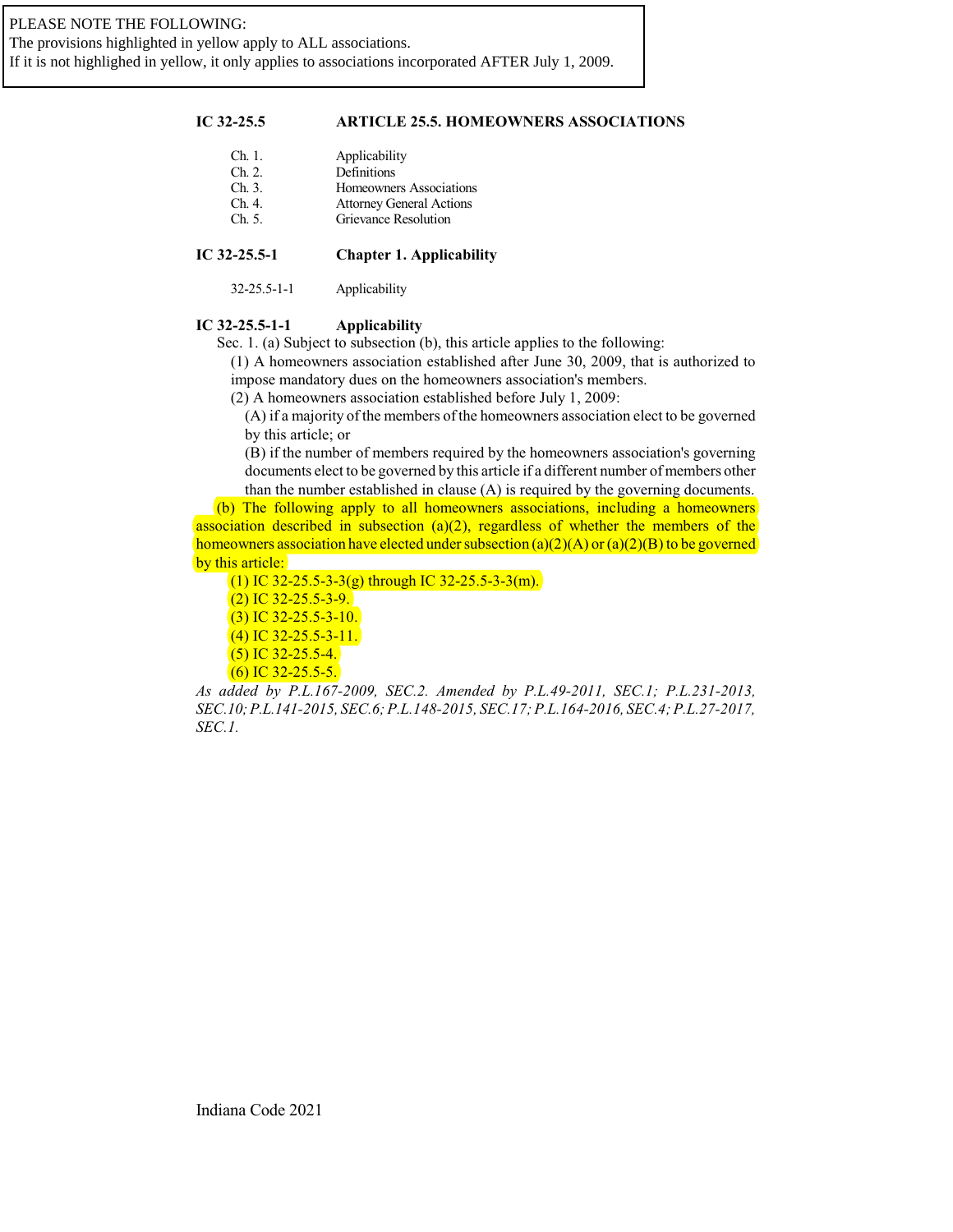#### **IC 32-25.5-2 Chapter 2. Definitions**

| 32-25.5-2-1 | Applicability            |
|-------------|--------------------------|
| 32-25.5-2-2 | "Board"                  |
| 32-25.5-2-3 | "Governing documents"    |
| 32-25.5-2-4 | "Homeowners association" |
| 32-25.5-2-5 | "Subdivision"            |

### **IC 32-25.5-2-1 Applicability**

Sec. 1. The definitions in this chapter apply throughout this article. *As added by P.L.167-2009, SEC.2.*

### **IC 32-25.5-2-2 "Board"**

Sec. 2. "Board" refers to the board of directors of a homeowners association. *As added by P.L.167-2009, SEC.2.*

## **IC 32-25.5-2-3 "Governing documents"**

Sec. 3. "Governing documents" includes the following:

(1) The articles of incorporation and bylaws of a homeowners association and all adopted amendments to the articles of incorporation and bylaws.

(2) Any applicable covenants filed with the office of the county recorder of the applicable county recorder, whether contained in a declaration of covenants, contained in conditions and restrictions (or similarly titled document), or contained within a plat.

*As added by P.L.167-2009, SEC.2. Amended by P.L.141-2015, SEC.7.*

# **IC 32-25.5-2-4 "Homeowners association"**

Sec. 4. "Homeowners association" means a corporation or another entity that:

(1) is organized and operated exclusively for the benefit of two (2) or more persons who each own a dwelling in fee simple;

(2) acts, in accordance with the articles, bylaws, or other documents governing the corporation or entity, to:

(A) acquire, transfer, manage, repair, maintain, or engage in construction on or in the land and improvements on the land related to the use of the dwellings owned by the members of the corporation or entity;

(B) purchase insurance to cover a casualty or an activity on or in the land and improvements on the land;

(C) engage in an activity incidental to an activity described in clause (A) or (B); or

(D) engage in more than one (1) of the activities described in clauses (A) through (C); and

(3) may be governed by a board that serves the purpose of setting policy and controlling or otherwise overseeing the activities or functional responsibilities of the corporation or entity.

*As added by P.L.167-2009, SEC.2.*

#### **IC 32-25.5-2-5 "Subdivision"**

Sec. 5. "Subdivision" means the division of a parcel of land into lots, parcels, tracts, units, or interests in the manner defined and prescribed by a subdivision control ordinance adopted by a legislative body under IC 36-7-4.

*As added by P.L.167-2009, SEC.2.*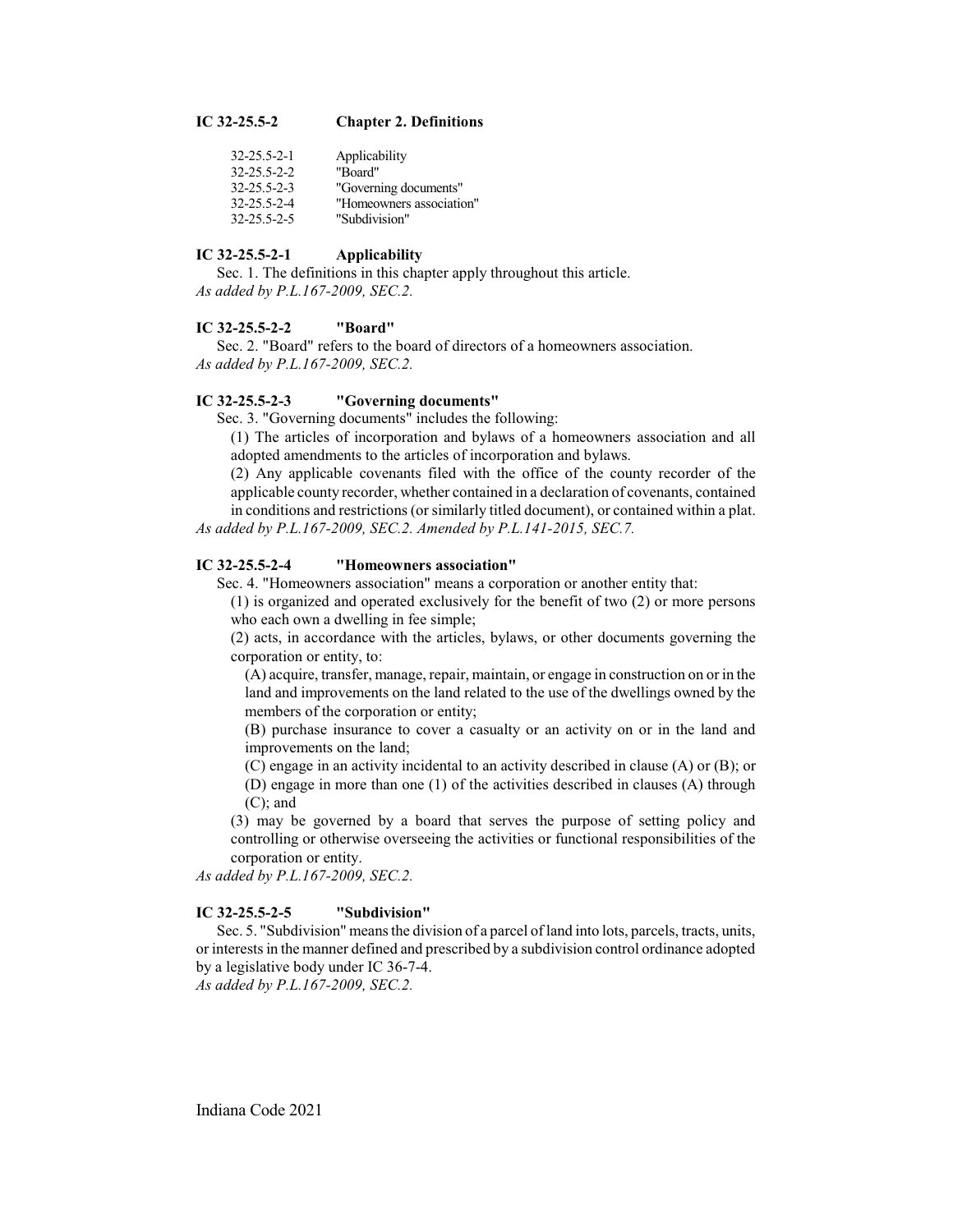#### **IC 32-25.5-3 Chapter 3. Homeowners Associations**

| 32-25.5-3-1   | Roster of members; member addresses                                                                                                                                                                     |
|---------------|---------------------------------------------------------------------------------------------------------------------------------------------------------------------------------------------------------|
| 32-25.5-3-2   | Special meetings                                                                                                                                                                                        |
| 32-25.5-3-3   | Annual budget; budget meeting; budget approval; records available to<br>members; right of members to attend board meetings; communications not<br>subject to disclosure; records retention; search fees |
| 32-25.5-3-3.5 | Homeowners association distributing water or sewer service; not considered<br>public utility                                                                                                            |
| 32-25.5-3-4   | Approval of certain contracts; meeting; vote                                                                                                                                                            |
| 32-25.5-3-5   | Borrowing money; approval by members                                                                                                                                                                    |
| 32-25.5-3-6   | Repealed                                                                                                                                                                                                |
| 32-25.5-3-7   | Member voting rights                                                                                                                                                                                    |
| 32-25.5-3-8   | Repealed                                                                                                                                                                                                |
| 32-25.5-3-9   | Amending governing documents; consents required                                                                                                                                                         |
| 32-25.5-3-10  | Member meeting proxies; requirements; retention; methods of submission                                                                                                                                  |
| 32-25.5-3-11  | Meeting to appoint or elect board members; failure to achieve quorum;<br>authority to enforce governing documents                                                                                       |

#### **IC 32-25.5-3-1 Roster of members; member addresses**

Sec. 1. (a) A homeowners association shall maintain:

(1) a current roster of all members of the association; and

(2) the mailing address and legal description for each member of the association.

(b) The homeowners association shall also maintain any electronic mail addresses or facsimile (fax) numbers ofthose members who have consented to receive notice by electronic mail or facsimile (fax). Electronic mail addresses and facsimile (fax) numbers provided by a member to receive notice by electronic mail or facsimile (fax) shall be removed from the association's records when the member revokes consent to receive notice by electronic mail or facsimile (fax). However, the association is not liable for an erroneous disclosure of an electronic mail address or a facsimile (fax) number for receiving notices.

(c) The mailing addresses and legal descriptions maintained by a homeowners association under subsection (a):

(1) shall be made available to a member of the homeowners association upon request;

(2) may be used by a member of the homeowners association only for a purpose related to the operation of the homeowners association; and

(3) may not be used by a member of the homeowners association for personal reasons.

(d) Except as provided in subsection (c), a homeowners association may not sell, exchange, or otherwise transfer information maintained by the homeowners association under this section to any person.

*As added by P.L.167-2009, SEC.2.*

#### **IC 32-25.5-3-2 Special meetings**

Sec. 2. (a) In addition to any other meeting held by a board, a board shall hold a special meeting of the members of a homeowners association if at least ten percent (10%) of the members of the homeowners association submit to the board at least one (1) written demand for the special meeting that:

(1) describes the purpose for which the meeting is to be held; and

(2) is signed by the members requesting the special meeting.

(b) If a board does not send out a notice of the date, time, and place for a special meeting not more than thirty (30) days after the date the board receives a valid written demand for the special meeting under subsection (a), a member of the homeowners association who signed the written demand may:

(1) set the date, time, and place for the special meeting; and

(2) send out the notice for the special meeting to the other members.

*As added by P.L.167-2009, SEC.2. Amended by P.L.1-2010, SEC.128.*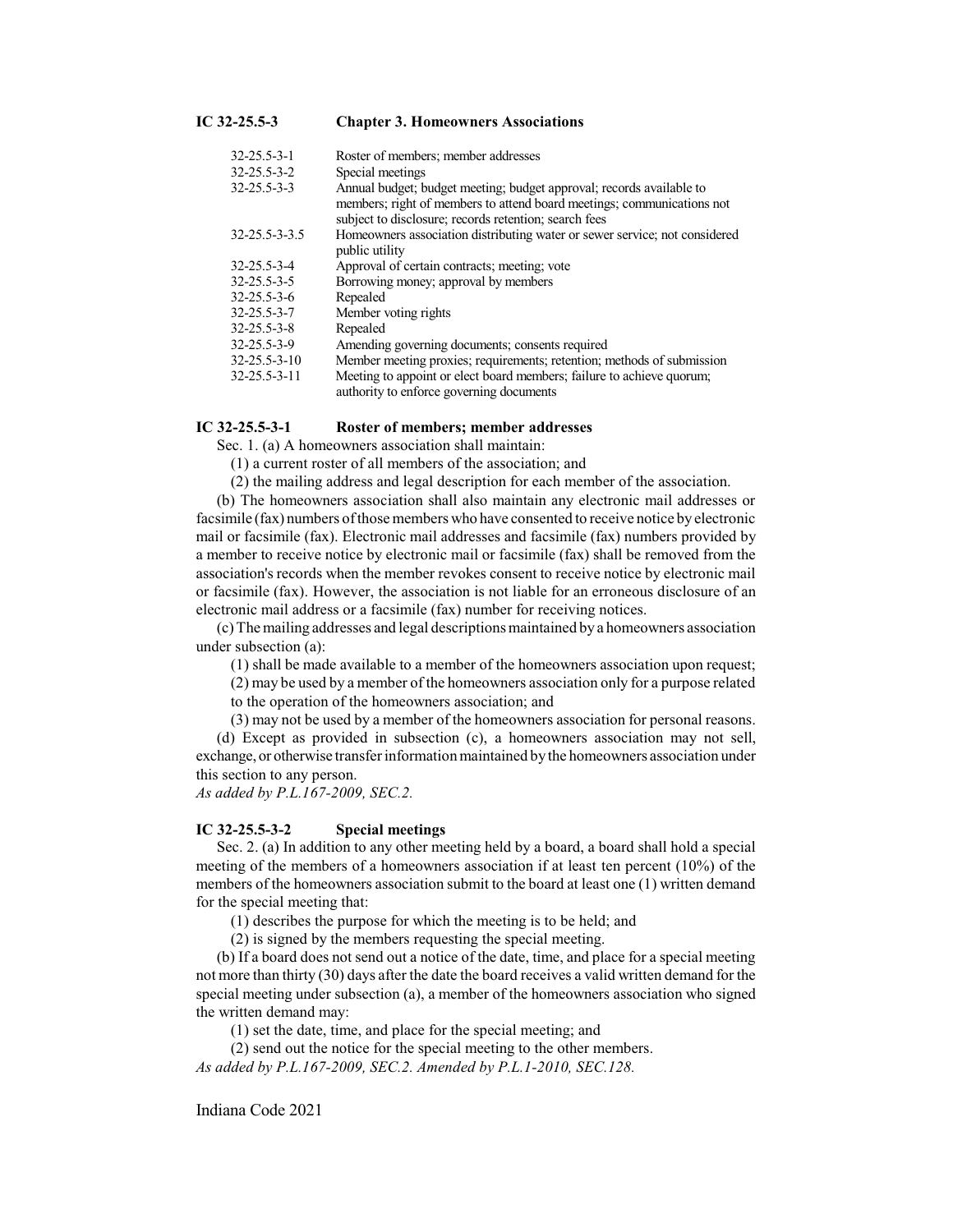## **IC 32-25.5-3-3 Annual budget; budget meeting; budget approval; records available to members; right of members to attend board meetings; communications not subject to disclosure; records retention; search fees**

Sec. 3. (a) A homeowners association shall prepare an annual budget.

(b) The annual budget must reflect:

(1) the estimated revenues and expenses for the budget year; and

(2) the estimated surplus or deficit as of the end of the current budget year.

(c) The homeowners association shall provide each member of the homeowners association with:

(1) a:

(A) copy of the proposed annual budget; or

(B) written notice that a copy of the proposed annual budget is available upon request at no charge to the member; and

(2) a written notice of the amount of any increase or decrease in a regular annual assessment paid by the members that would occur if the proposed annual budget is approved;

before the homeowners association meeting held under subsection (d).

(d) Subject to subsection (f), a homeowners association budget must be approved at a meeting of the homeowners association members by a majority of the members of the homeowners association in attendance at a meeting called and conducted in accordance with the requirements of the homeowners association's governing documents.

(e) For purposes of this section, a member of a homeowners association is considered to be in attendance at a meeting if the member attends:

(1) in person;

(2) by proxy; or

(3) by any other means allowed under:

(A) state law; or

(B) the governing documents of the homeowners association.

(f) If the number of members of the homeowners association in attendance at a meeting held under subsection (d) does not constitute a quorum as defined in the governing documents of the homeowners association, the board may adopt an annual budget for the homeowners association for the ensuing year in an amount that does not exceed one hundred percent (100%) of the amount of the last approved homeowners association annual budget. However, the board may adopt an annual budget for the homeowners association for the ensuing year in an amount that does not exceed one hundred ten percent (110%) of the amount of the last approved homeowners association annual budget if the governing documents of the homeowners association allow the board to adopt an annual budget under this subsection for the ensuing year in an amount that does not exceed one hundred ten percent (110%) of the amount of the last approved homeowners association annual budget.

 $(g)$  Subject to subsection  $(k)$ :

(1) the financial records, including all contracts, invoices, bills, receipts, and bank records, of a homeowners association must be available for inspection by each member of the homeowners association upon written request; and

(2) the minutes of meetings of the homeowners association board, including the annual meeting, must be available to a member of the homeowners association for inspection upon the homeowners association member's request, which may be submitted:

(A) in person;

(B) in writing; or

(C) by electronic mail.

In addition to the right to inspect the meeting minutes of the homeowners association board, a member of a homeowners association has the right to attend any meeting of the homeowners association board, including an annual meeting ofthe board. However,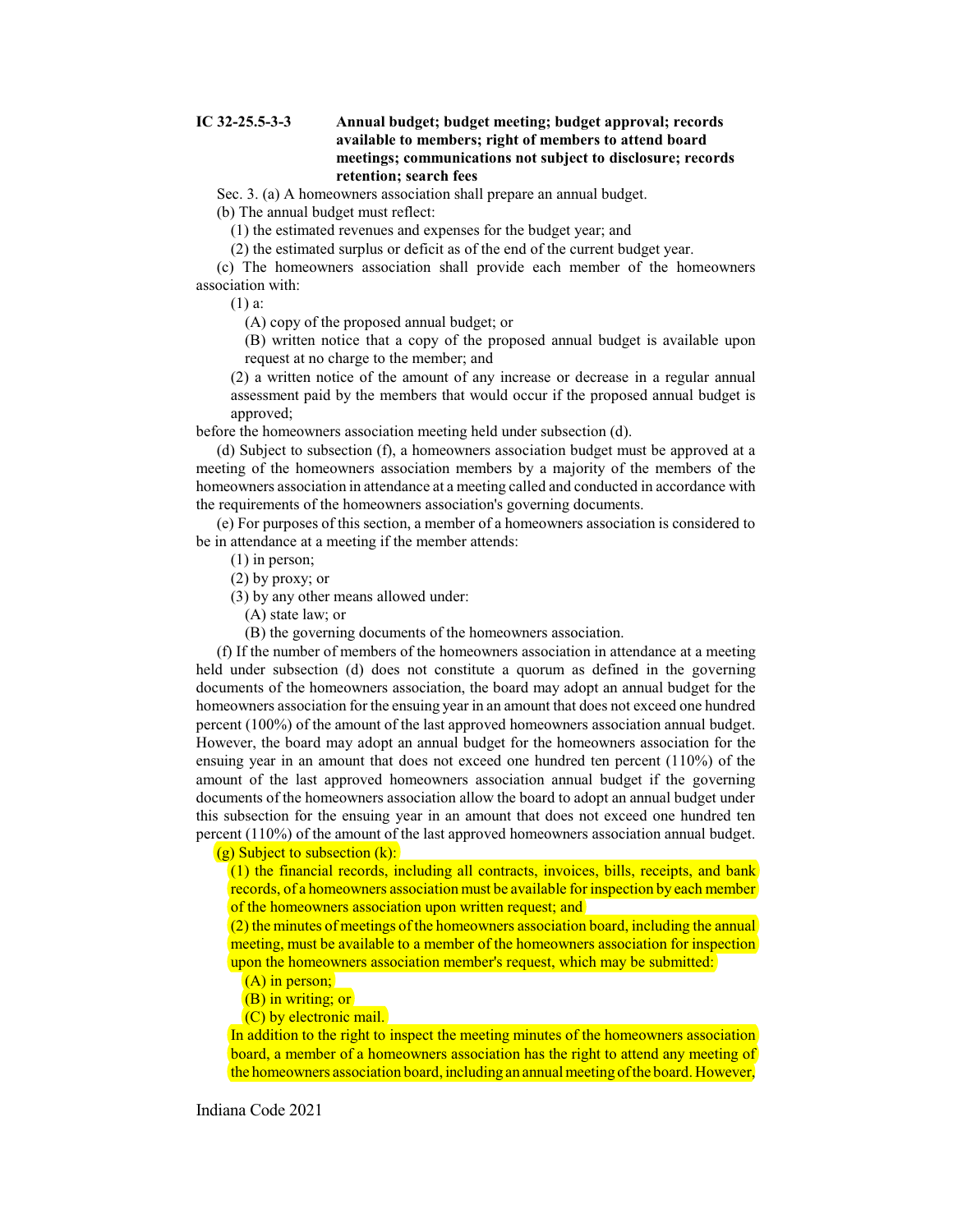the board of directors maymeet in private to discuss delinquent assessments. The board of directors may also meet in private with legal counsel to discuss the initiation of litigation, or to discuss litigation that either is pending or has been threatened specifically in writing. As used in this subsection, "litigation" includes any judicial action or administrative law proceeding under state or federal law.

A written request for inspection must identify with reasonable particularity the information being requested. A member's ability to inspect records under this section shall not be unreasonably denied or conditioned upon provision of an appropriate purpose for the request. The homeowners association may charge a reasonable fee for the copying of a record requested under this subsection if the homeowners association member requests a written copy of the record.

(h) Subject to subsections (j) and (k), if there is a dispute between a homeowner and a homeowners association, the officers of the homeowners association must make all communications concerning the dispute available to the homeowner.

(i) Subject to subsections (j) and (k), the following apply:

(1) A homeowners association shall make all communications and information concerning a lot available to the owner of the lot or a home on the lot.

(2) If a homeowners association initiates communication with any member about another member's lot, the homeowners association must give a copy of that communication to the other member whose lot is the subject of the communication. However, this subdivision does not apply if the communication concerns suspected criminal activity, or activity that is the subject of a law enforcement investigation, involving the member whose lot is the subject of the communication.

(i) A homeowners association is not required to make:

 $(1)$  communications between the homeowners association and the legal counsel of the homeowners association; and

(2) other communications or attorney work product prepared in anticipation of litigation:

available to the owner of a lot or home.

(k) A homeowners association is not required to make available to a member for inspection any of the following:

(1) Unexecuted contracts.

(2) Records regarding contract negotiations.

(3) Information regarding an individual member's association account to a person who is not a named party on the account.

(4) Any information that is prohibited from release under state or federal law.

(5) Any records that were created more than two (2) years before the request.

(6) Information that:

(A) is provided by a member of the homeowners association about another member of the homeowners association; and

(B) concerns suspected criminal activity involving the other member.

Except as otherwise provided in this article (including subsection (j) and this subsection), other applicable law, or the governing documents of the homeowners association, a homeowners association is not required to retain a record of a written or electronic communication for any specific period of time. However, a homeowners association or a member of the board of a homeowners association shall retain for at least two (2) years after receipt, and during that period shall make available to a member of the homeowners association at the member's request, any written or electronic communication received by the homeowners association or board member that relates to a financial transaction of the homeowners association and that is not otherwise excepted from disclosure under this article or other applicable law.

(l) Nothing in this chapter:

(1) abrogates or eliminates provisions in homeowners association agreements that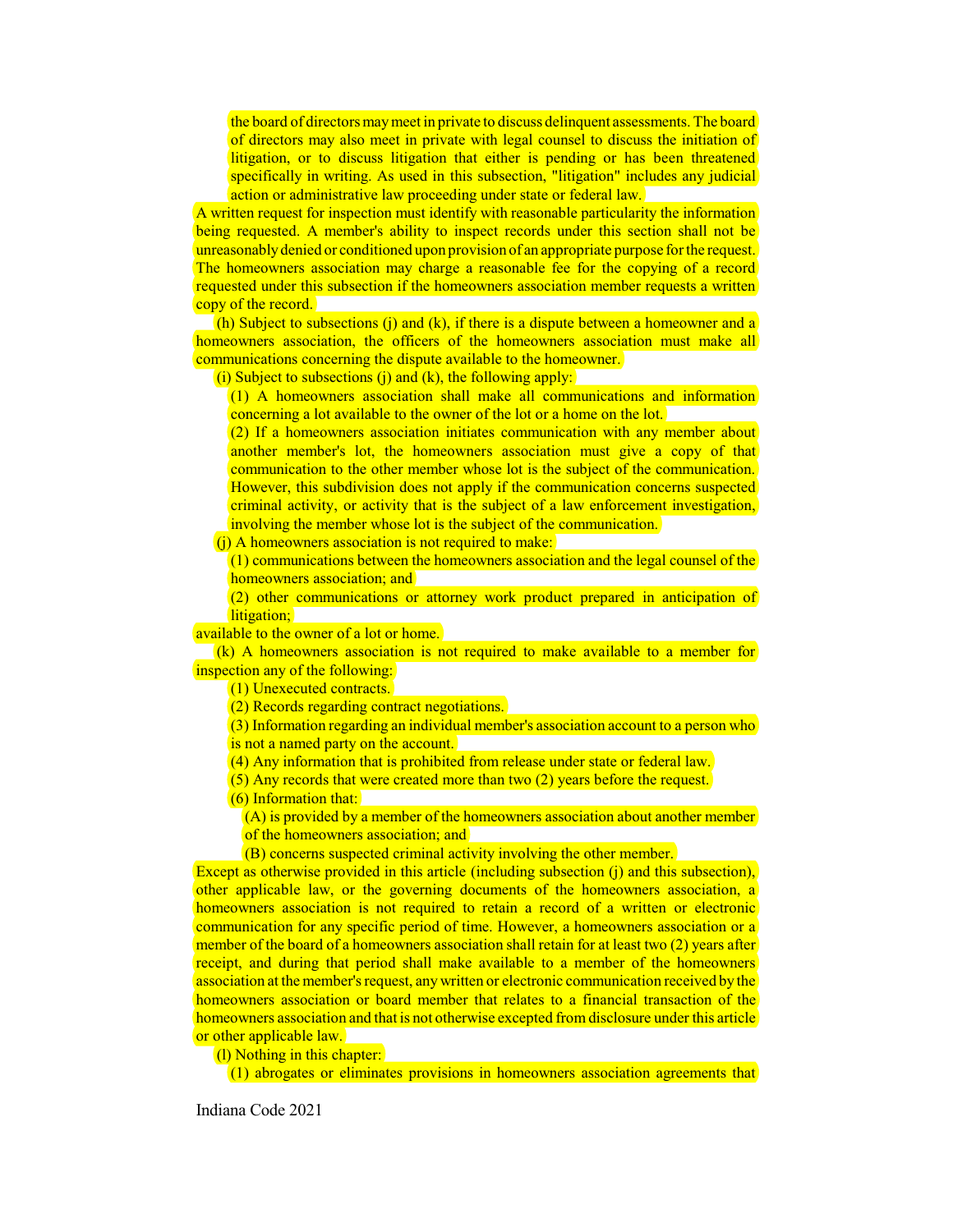permit or require additional disclosure or inspection rights not required by this chapter; or

(2) prevents a homeowners association fromagreeing to make disclosures or to provide inspection rights not required by this chapter.

(m) A homeowners association may not charge a fee for the first hour required to search for a record in response to a written request submitted under this chapter. A homeowners association may charge a search fee for any time that exceeds one (1) hour. The following provisions apply if a homeowners association charges a search fee:

(1) The homeowners association shall charge an hourly fee that does not exceed thirty-five dollars (\$35) per hour.

 $(2)$  The homeowners association may charge the fee only for time that the person making the search actually spends in searching for the record.

(3) The homeowners association shall prorate the fee to reflect any search time of less than one (1) hour.

(4) The total amount of the fee charged by the homeowners association for a search may not exceed two hundred dollars (\$200).

*As added by P.L.167-2009, SEC.2. Amended by P.L.231-2013, SEC.11; P.L.141-2015, SEC.8; P.L.164-2016, SEC.5.*

## **IC 32-25.5-3-3.5 Homeowners association distributing water or sewer service; not considered public utility**

Sec. 3.5. A homeowners association (including a board acting on behalf of a homeowners association) that distributes water or sewage disposal service from a water or sewer utility to one (1) or more members of the homeowners association is not a public utility solely by reason of engaging in this activity ifthe homeowners association complies with IC 8-1-2-1.2. *As added by P.L.62-2019, SEC.3.*

# **IC 32-25.5-3-4 Approval of certain contracts; meeting; vote**

Sec. 4. (a) This section does not apply to:

(1) a contract entered into by a board that would resolve, settle, or otherwise satisfy an act of enforcement against a homeowners association for violating a state or local law; or

(2) a contract under IC 36-9-27.8.

(b) A board may not enter into any contract that would result in a new assessment or the increase in an existing assessment payable by the affected members of the homeowners association in the amount of more than five hundred dollars (\$500) per year for each affected member of the homeowners association unless:

(1) the board holds at least two (2) homeowners association meetings concerning the contract; and

(2) the contract is approved by the affirmative vote of at least two-thirds (2/3) of the affected members of the homeowners association.

(c) A board shall give notice of the first homeowners association meeting held under subsection (b):

(1) to each member of the homeowners association; and

(2) at least seven (7) calendar days before the date the meeting occurs. *As added by P.L.167-2009, SEC.2. Amended by P.L.139-2018, SEC.1.*

#### **IC 32-25.5-3-5 Borrowing money; approval by members**

Sec. 5. (a) This section does not apply to money borrowed by a homeowners association that is needed to:

(1) resolve, settle, or otherwise satisfy an act of enforcement against the homeowners association for violating a state or local law; or

(2) address an emergency that affects the public health, safety, or welfare.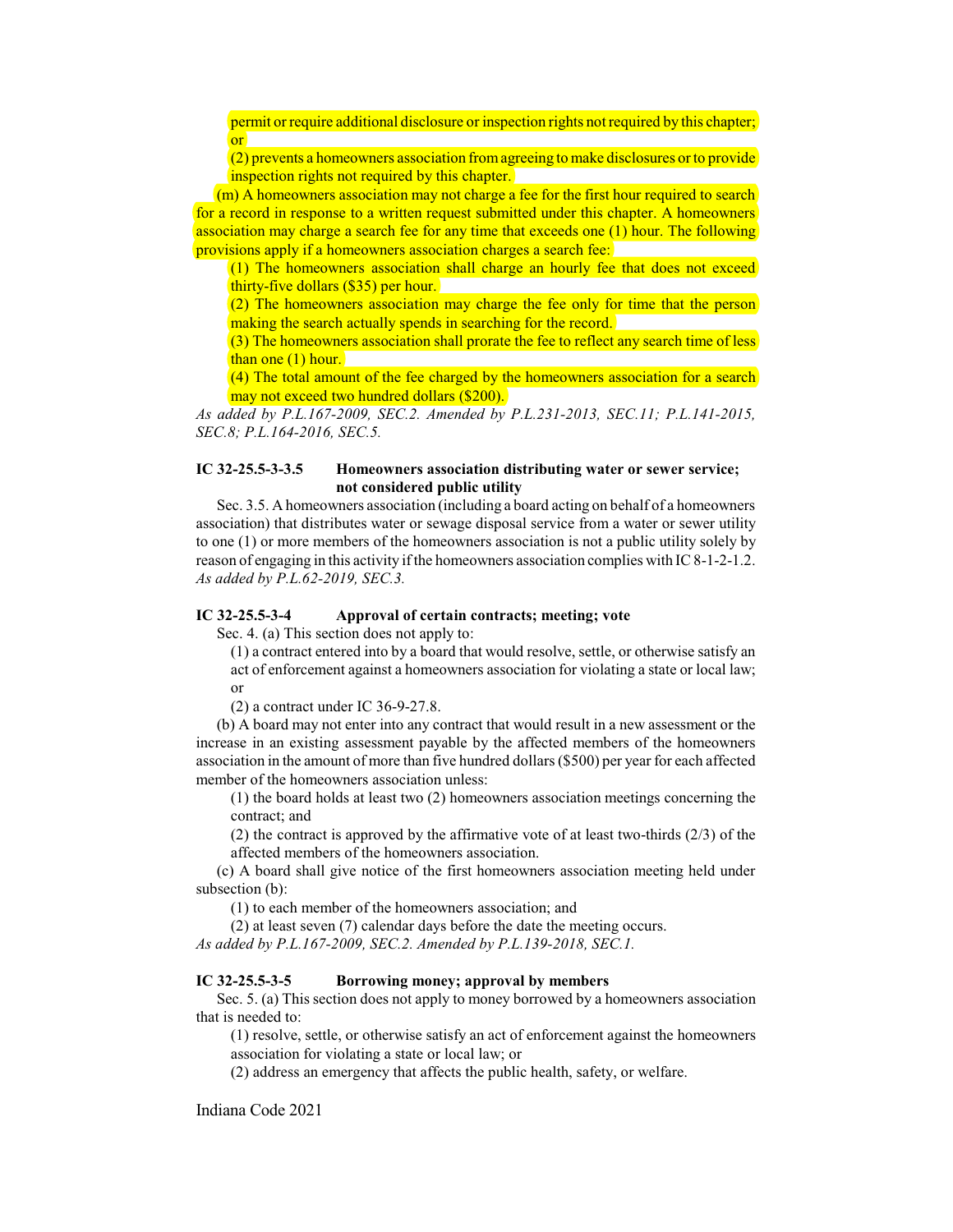(b) A homeowners association may not borrowmoney during any calendar year on behalf of the homeowners association in an amount that exceeds the greater of:

(1) five thousand dollars (\$5,000) during any calendar year; or

(2) if the homeowners association operated under an annual budget in the previous calendar year, an amount equal to at least ten percent (10%) of the previous annual

budget of the homeowners association;

unless borrowing the money is approved by the affirmative vote of a majority of the members of the homeowners association voting under this section.

(c) A person who owns a lot, parcel, tract, unit, or interest in land in a subdivision may cast one (1) vote under this section for each lot, parcel, tract, unit, or interest in land in the subdivision that is owned by the person unless the governing documents provide for a different voting procedure.

(d) A vote held under this section must be conducted by paper ballot.

(e) A homeowners association shall distribute paper ballots to persons eligible to vote under this section at least thirty (30) days before the date the votes are to be opened and counted.

(f) Votes cast under this section shall be opened and counted at a public meeting held by the homeowners association.

*As added by P.L.167-2009, SEC.2.*

#### **IC 32-25.5-3-6 Repealed**

*As added by P.L.167-2009, SEC.2. Repealed by P.L.141-2015, SEC.9.*

#### **IC 32-25.5-3-7 Member voting rights**

Sec. 7. A homeowners association may not suspend the voting rights of a member for nonpayment of any assessments unless:

(1) the governing documents provide for suspension; and

(2) the assessments are delinquent for more than six (6) months. *As added by P.L.167-2009, SEC.2.*

## **IC 32-25.5-3-8 Repealed**

*As added by P.L.49-2011, SEC.2. Repealed by P.L.141-2015, SEC.10.*

# **IC 32-25.5-3-9 Amending governing documents; consents required**

Sec. 9. The governing documents must contain a provision allowing the owners to amend the governing documents at any time, from time to time, subject to the following:

(1) The declarant's consent to an amendment may be required if:

(A) the declarant owns one (1) or more units within the subdivision; and

(B) not more than seven (7) years have passed since the original governing documents were first recorded.

(2) The consent of the owners to the amendment has been obtained as evidenced by either of the following:

 $(A)$  The vote of the owners at a meeting duly called for the purpose of considering the amendment.

(B) A written instrument signed by the owners.

The governing documents may not require that the consent of more than seventy-five percent (75%) of the owners is required for consent under this subdivision.

(3) If the consent of first mortgage holders is required, only first mortgage holders that provide an address to the secretary of the board must be notified. The consent of a first mortgage holder must be indicated in a written instrument signed by the mortgage holder. However, a mortgage holder is considered to have consented to a proposed amendment if the mortgage holder does not respond to a written request for consent within thirty (30) days after the mortgage holder receives the request. The governing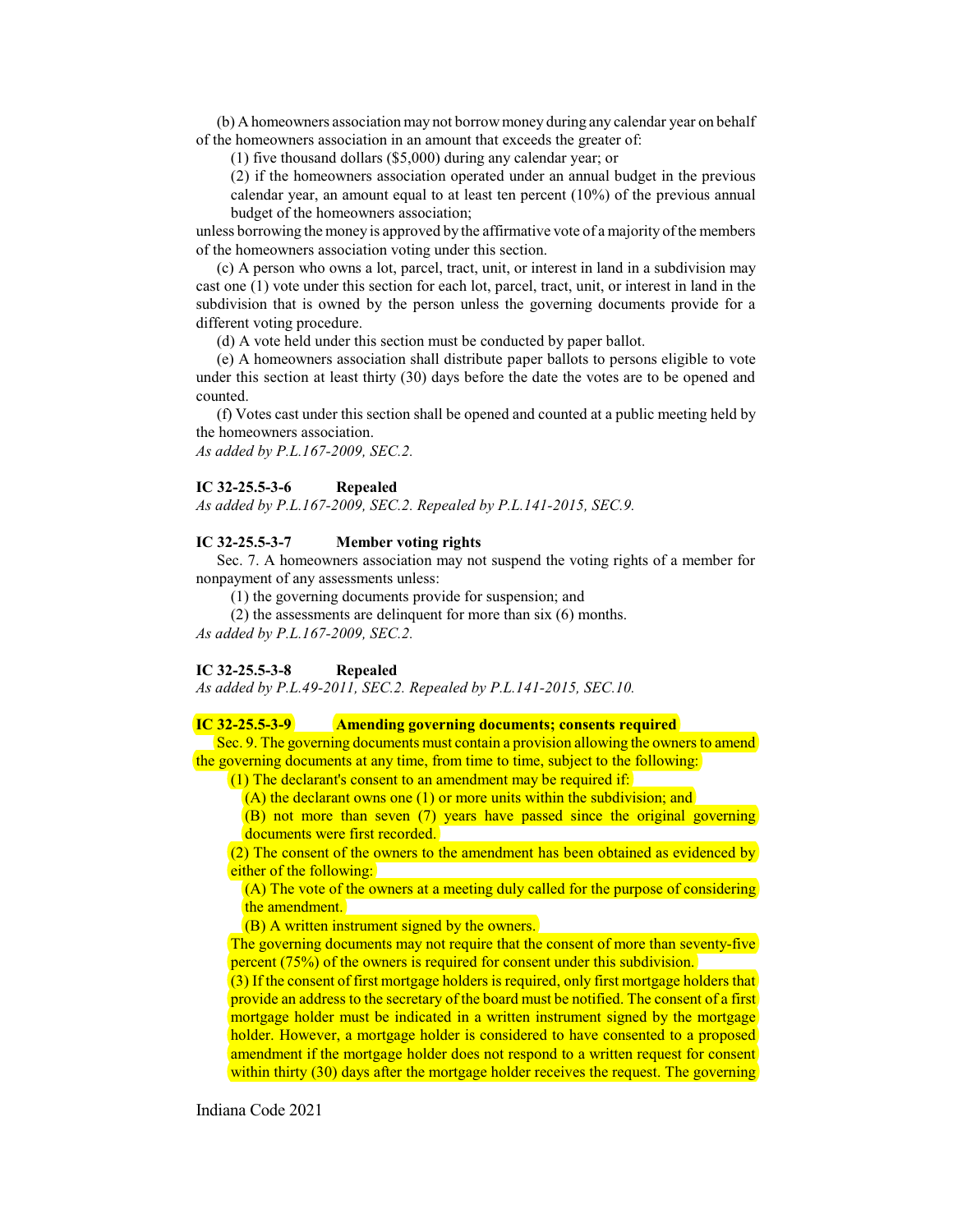documents may not require that the consent of more than seventy-five percent (75%) of first mortgage holders eligible to receive notice is required for consent under this subdivision.

 $(4)$  Notwithstanding subdivisions  $(1)$  through  $(3)$ , the governing documents may require the approval of at least ninety-five percent (95%) of the owners to convey common areas or to dissolve the plan of governance for the homeowners association.

*As added by P.L.141-2015, SEC.11. Amended by P.L.164-2016, SEC.6.*

# **IC 32-25.5-3-10 Member meeting proxies; requirements; retention; methods of submission**

Sec. 10. (a) This section applies to a proxy given by a member of a homeowners association.

(b) A proxy that does not comply with this subsection is void. A proxy must include all the following:

(1) The name and address of the member giving the proxy.

(2) The name of the individual empowered to exercise the member's proxy.

(3) The date on which the proxy is given.

(4) The date of the meeting for which the proxy is given.

(5) The member's signature, whether executed by hand or as an electronic signature.

(6) An affirmation under the penalties for perjury that the individual signing the proxy has the authority to grant the proxy to the individual named in the proxy to exercise the

member's proxy.

(c) A member may state in a proxy that the proxy is limited in its use to specific matters described in the proxy.

(d) A member may give a proxy for the meeting referred to in subsection  $(b)(4)$  and any continuation of that meeting, if the proxy states that it expires on a stated date that may not be more than one hundred eighty (180) days after the date on which the proxy is given.

(e) A member may create and use a proxy form designed by the member if the form complies with the requirements of subsection (b).

(f) A proxy, or a copy of the proxy, regardless of whether the copy is a paper copy or an electronic copy, that is exercised for any purpose at a meeting must be kept with the records of the meeting.

 $(g)$  Notwithstanding subsection  $(b)(6)$ , a member may submit a proxy that complies with this section by:

(1) hand delivery;

(2) United States mail;

(3) facsimile; or

(4) electronic mail or other electronic means.

*As added by P.L.141-2015, SEC.12. Amended by P.L.27-2017, SEC.2.*

# **IC 32-25.5-3-11 Meeting to appoint or elect board members; failure to achieve quorum; authority to enforce governing documents**

Sec. 11. (a) If:

(1) a meeting of a homeowners association is called in accordance with the requirements of the homeowners association's governing documents, regardless of whether the meeting is:

(A) an annual meeting;

(B) a special meeting; or

(C) any other meeting called by the board or the members;

 $(2)$  a purpose of the meeting is the election or appointment of members of the board of directors of the homeowners association; and

 $(3)$  the number of members of the homeowners association in attendance at the meeting does not constitute a quorum as defined in the governing documents of the homeowners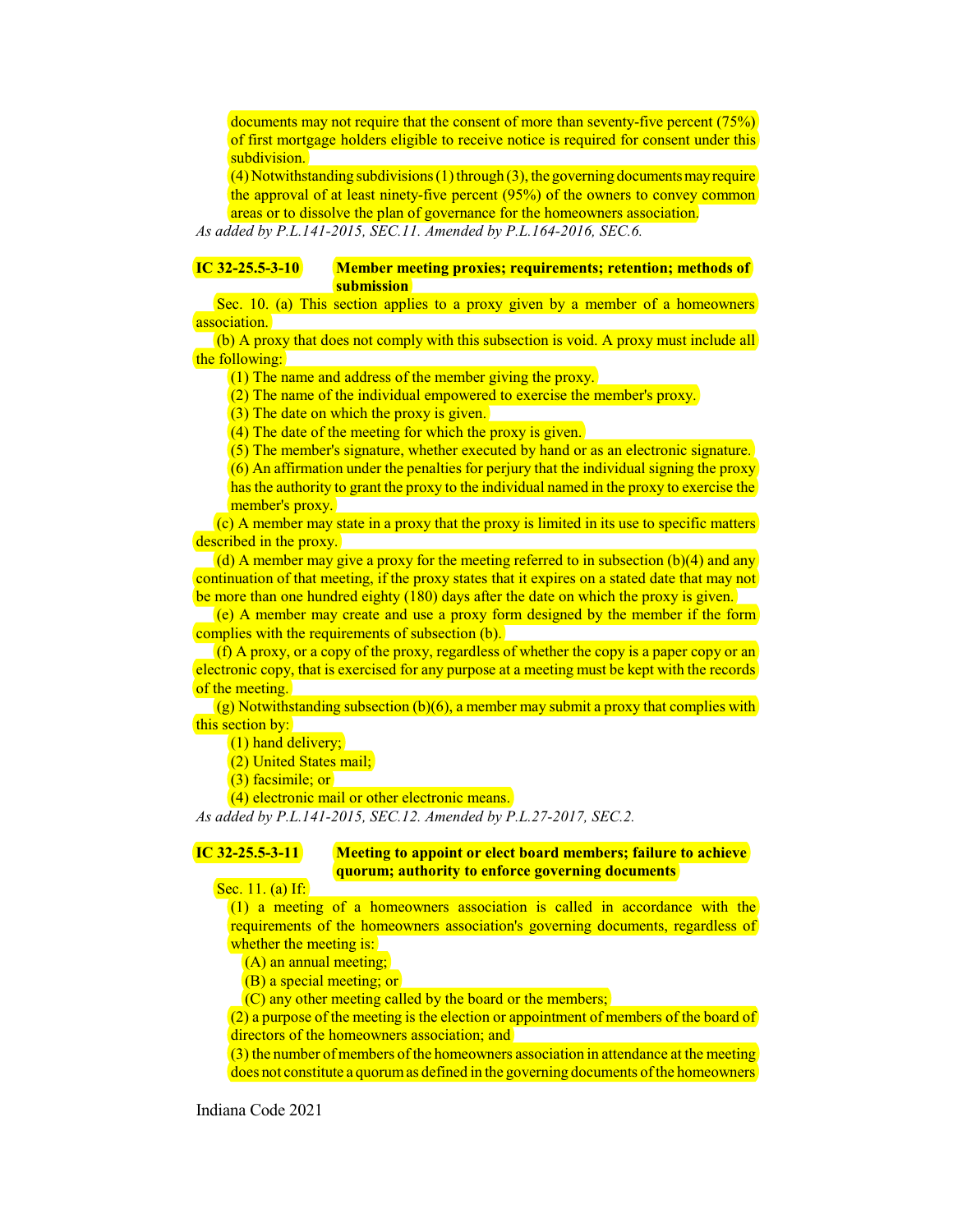## association;

the members of the board of directors at the time of the meeting may continue to serve until their successors are selected and qualified, regardless of the length of any member's term or the number of terms the member has served.

(b) The failure of a homeowners association to achieve a quorum at a meeting described in subsection (a) does not exempt any member from, or create an affirmative defense for any member with respect to:

 $(1)$  the member's obligations under the homeowners association's governing documents; or

(2) the member's obligations to otherwise abide by covenants regulating:

(A) the use of real estate; or

(B) the payment of assessments.

(c) If a homeowners association's governing documents permit both the homeowners association and members of the homeowners association to enforce provisions of the governing documents, the homeowners association has authority both:

(1) as a corporation or an entity; and

(2) as derived from the members of the homeowners association's board; to enforce the governing documents of the homeowners association. *As added by P.L.27-2017, SEC.3.*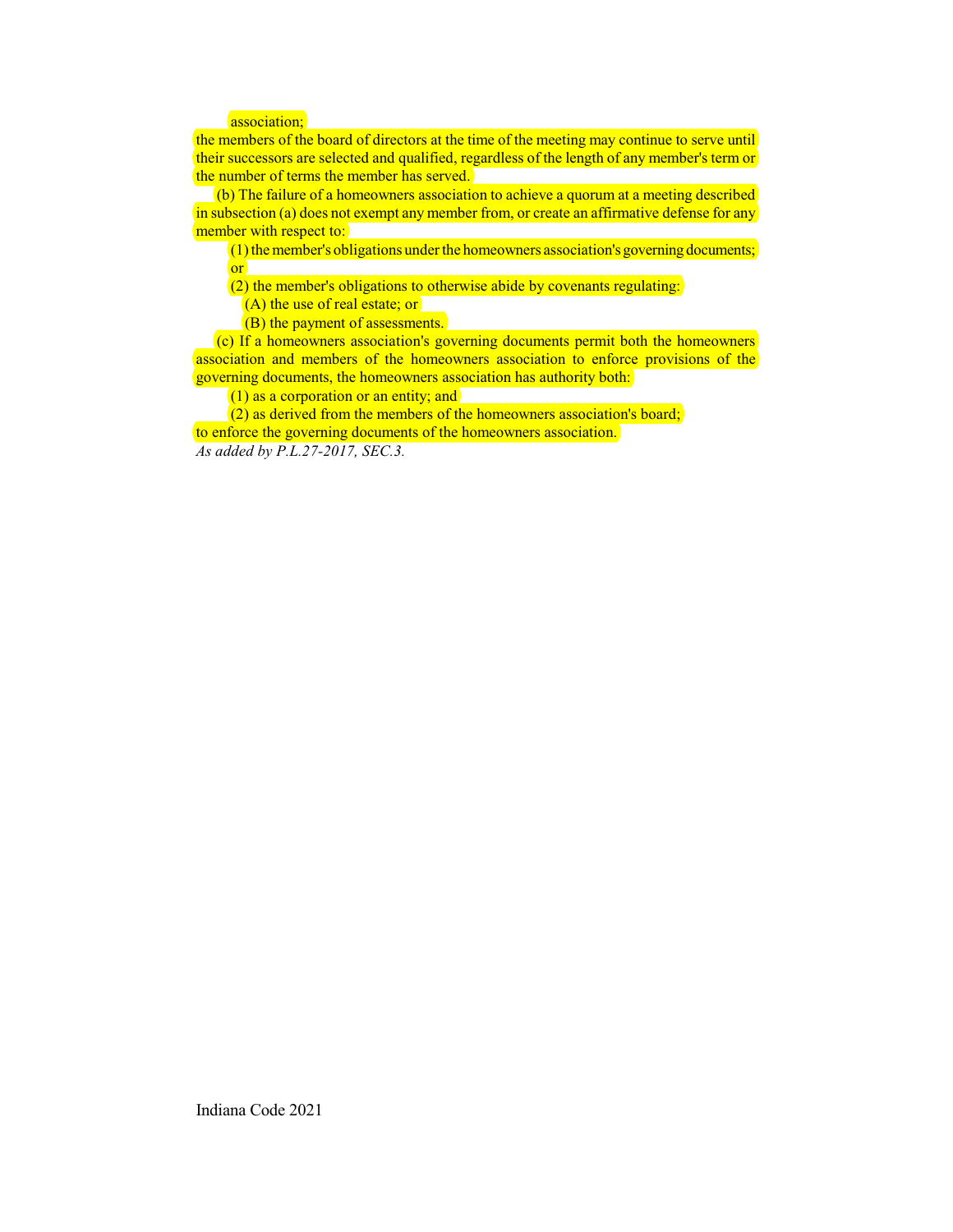| $IC$ 32-25.5-4      | <b>Chapter 4. Attorney General Actions</b>                                                                                          |
|---------------------|-------------------------------------------------------------------------------------------------------------------------------------|
| $32 - 25.5 - 4 - 1$ | Attorney general's action against association or board member;<br>misappropriation or fraud; proxy violations; budgeting violations |
| $32 - 25.5 - 4 - 2$ | Court remedies; imposition of civil penalties; limitations                                                                          |
| $IC$ 32-25.5-4-1    | <b>Attorney general's action against association or board</b>                                                                       |

**member; misappropriation or fraud; proxy violations; budgeting violations**

Sec. 1. The attorney general may bring an action against a board of a homeowners association or an individual member of a board of a homeowners association if the attorney general finds that any of the following apply:

(1) The association's funds have been knowingly or intentionally misappropriated or diverted by a board member.

(2) A board member has knowingly or intentionally used the board member's position on the board to commit fraud or a criminal act against the association or the association's members.

(3) A proxy was exercised, or was allowed to be exercised, in violation of IC 32-25.5-3-10.

(4) A violation of IC 32-25.5-3-3 has occurred.

*As added by P.L.141-2015, SEC.13. Amended by P.L.164-2016, SEC.7.*

# **IC 32-25.5-4-2 Court remedies; imposition of civil penalties; limitations**

Sec. 2. (a) A court in which an action is brought under this chapter may do the following: (1) Issue an injunction.

(2) Order the board member to make restitution to the homeowners association or to a member of the homeowners association.

(3) Order a board member to be removed from the board.

 $(4)$  Order a board member to reimburse the state for the reasonable costs of the attorney general's investigation and prosecution of the violation.

(5) Impose a civil penalty on a member of the board of a homeowners association or on another individual, as appropriate, determined by the court to have taken an action described in section  $1(1)$ ,  $1(2)$ , or  $1(3)$  of this chapter.

(b) A civil penalty imposed under subsection (a)(5) may not exceed five hundred dollars (\$500) for each action described in section 1(1), 1(2), or 1(3) of this chapter that the board member is determined by the court to have taken. The proceeds of a civil penalty imposed under subsection (a)(5) shall be deposited in the state general fund.

*As added by P.L.141-2015, SEC.13. Amended by P.L.164-2016, SEC.8.*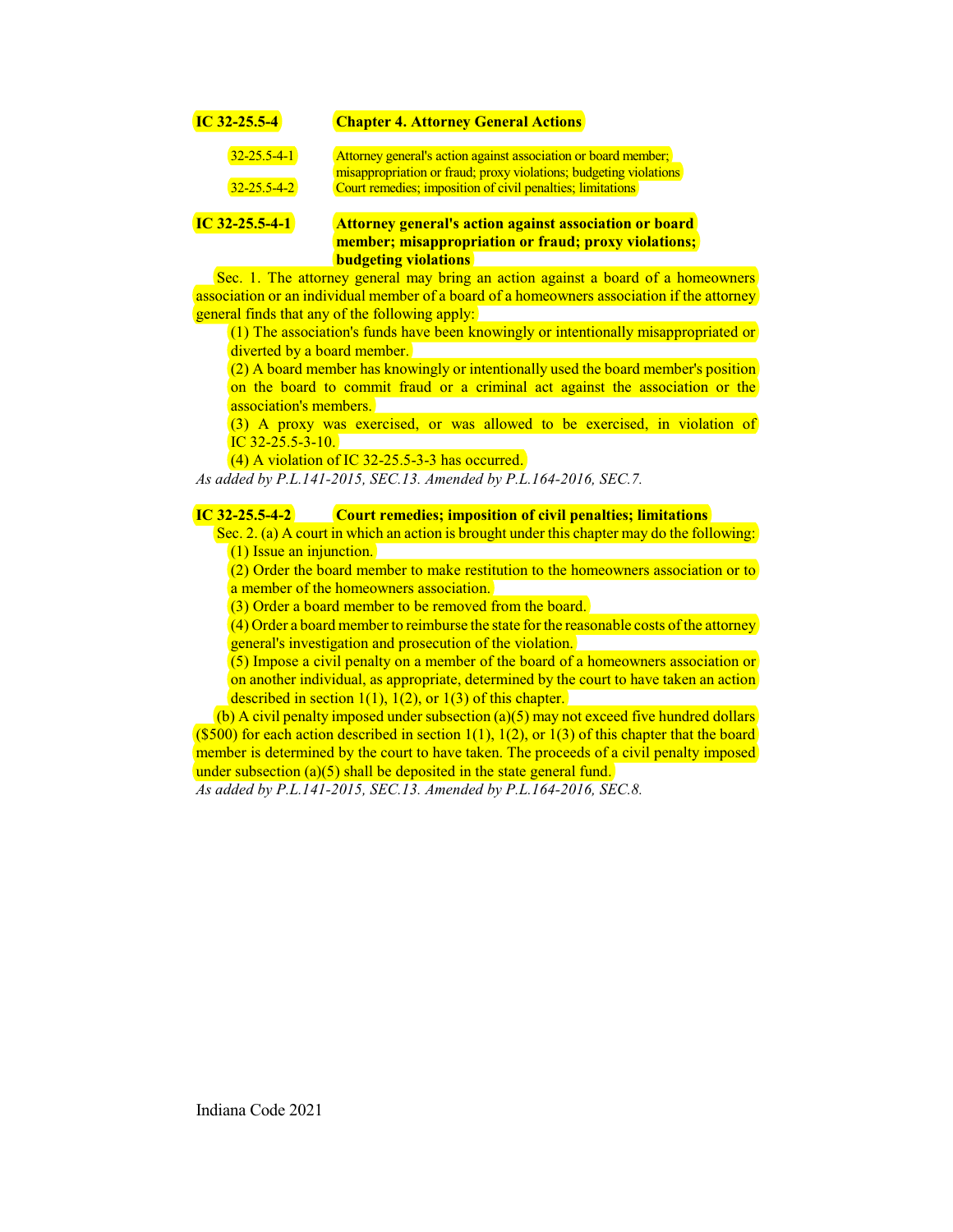# **IC 32-25.5-5 Chapter 5. Grievance Resolution**

| $32 - 25.5 - 5 - 1$  | Application of chapter to exempt claims                                    |
|----------------------|----------------------------------------------------------------------------|
| $32 - 25.5 - 5 - 2$  | "Claim"                                                                    |
| $32 - 25.5 - 5 - 3$  | "Claimant"                                                                 |
| $32 - 25.5 - 5 - 4$  | "Exempt claim"                                                             |
| $32 - 25.5 - 5 - 5$  | "Legal proceedings"                                                        |
| $32 - 25.5 - 5 - 6$  | "Party"                                                                    |
| $32 - 25.5 - 5 - 7$  | "Respondent"                                                               |
| $32 - 25.5 - 5 - 8$  | Repealed                                                                   |
| $32 - 25.5 - 5 - 9$  | Requirements for claimant to begin legal proceedings                       |
| $32 - 25.5 - 5 - 10$ | Notice of claim; required information                                      |
| $32 - 25.5 - 5 - 11$ | Negotiation meeting; access to subject property                            |
| $32 - 25.5 - 5 - 12$ | Impasse; submission of claim to mediation or binding arbitration; costs of |
|                      | mediator or arbitrator                                                     |
| $32 - 25.5 - 5 - 13$ | Impasse; beginning legal proceedings                                       |
| $32 - 25.5 - 5 - 14$ | Settlement of claim through negotiation, mediation, or arbitration; legal  |
|                      | proceedings; recovery of costs                                             |
| $32 - 25.5 - 5 - 15$ | <b>Effect of release or discharge</b>                                      |
| $32 - 25.5 - 5 - 16$ | Powers of board                                                            |
| $32 - 25.5 - 5 - 17$ | Costs of each party                                                        |

# **IC 32-25.5-5-1 Application of chapter to exempt claims**

Sec. 1. This chapter does not apply to an exempt claim unless the parties agree that this chapter is applicable to the exempt claim.

*As added by P.L.141-2015, SEC.14.*

# **IC 32-25.5-5-2 "Claim"**

Sec. 2. (a) As used in this chapter, "claim" refers to any of the following:

 $(1)$  A claim arising out of or relating to the interpretation, application, or enforcement of the governing documents.

 $(2)$  A claim relating to the rights or duties of the homeowners association or the board under the governing documents.

(3) A claim relating to the maintenance of the subdivision.

(4) Any other claim, grievance, or dispute among the parties involving the subdivision or the homeowners association.

(b) The term does not include an exempt claim.

*As added by P.L.141-2015, SEC.14. Amended by P.L.164-2016, SEC.9.*

#### **IC 32-25.5-5-3 "Claimant"**

Sec. 3. As used in this chapter, "claimant" refers to a party who has a claim against another party.

*As added by P.L.141-2015, SEC.14.*

## **IC 32-25.5-5-4 "Exempt claim"**

Sec. 4. As used in this chapter, "exempt claim" refers to any of the following claims or actions:

(1) A claim by the homeowners association for assessments or dues and any action by the association to collect assessments or dues.

 $(2)$  An action by a party to obtain a temporary restraining order or equivalent emergency equitable relief:

(A) to maintain the status quo and preserve the party's ability to enforce the governing documents; or

(B) when an emergency condition exists that jeopardizes the health or safety of any of the residents within the community governed by the homeowners association.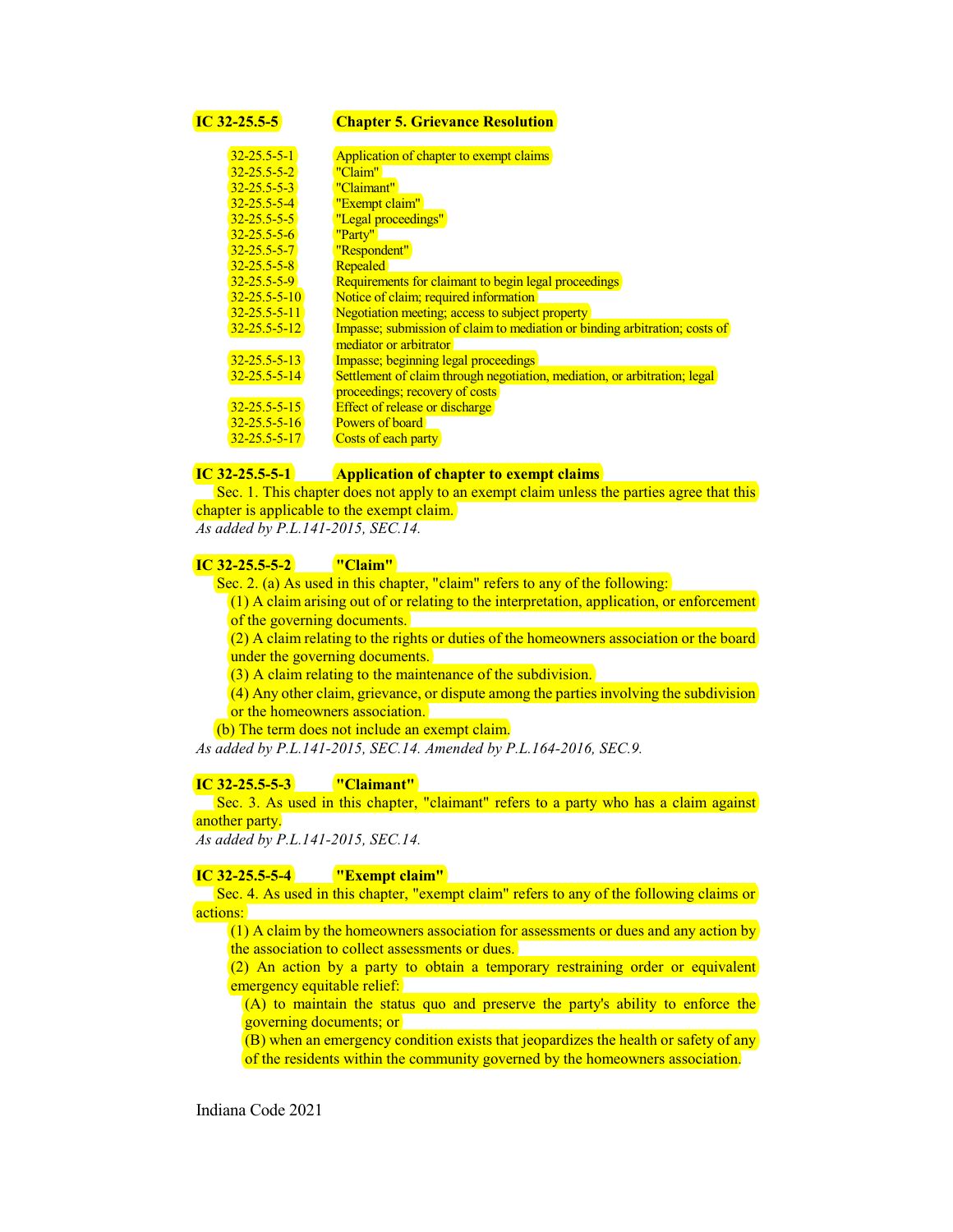(3) A suit to which an applicable statute of limitations would expire within the notice period. This subdivision does not apply if a party against which the claim is made agrees to toll the statute of limitations as to the claim for the period reasonably necessary to comply with this chapter.

(4) A dispute that is subject to mediation, arbitration, or other alternate dispute resolution under applicable law, contract, warranty agreement, or other instrument. (5) A claim that is substantively identical to a claim:

(A) that was previously addressed by the parties; or

(B) that was resolved by a judicial determination in favor of one (1) of the parties. *As added by P.L.141-2015, SEC.14.*

### **IC 32-25.5-5-5 "Legal proceedings"**

Sec. 5. As used in this chapter, "legal proceedings" refers to either of the following: (1) An action maintained in a court.

(2) An administrative proceeding initiated under an applicable law.

*As added by P.L.141-2015, SEC.14.*

# **IC 32-25.5-5-6 "Party"**

Sec. 6. As used in this chapter, "party" refers to any of the following:

(1) The homeowners association.

(2) A member of the homeowners association.

(3) The board.

*As added by P.L.141-2015, SEC.14.*

#### **IC 32-25.5-5-7 "Respondent"**

Sec. 7. As used in this chapter, "respondent" refers to the party against whom a claimant has a claim.

*As added by P.L.141-2015, SEC.14.*

# **IC 32-25.5-5-8 Repealed**

*As added by P.L.141-2015, SEC.14. Repealed by P.L.164-2016, SEC.10.*

### **IC 32-25.5-5-9 Requirements for claimant to begin legal proceedings**

Sec. 9. A claimant may not initiate a legal proceeding seeking redress or resolution of a claim until the claimant has complied with the procedures described in this chapter. *As added by P.L.141-2015, SEC.14.*

#### **IC 32-25.5-5-10 Notice of claim; required information**

Sec. 10. A claimant must provide notice of the claim to the respondent, stating plainly and concisely the following information:

(1) The nature of the claim, including the date, time, location, persons involved, and the respondent's role in the claim.

 $(2)$  The basis of the claim, including the provision of the governing documents or other authority out of which the claim arises.

(3) What the claimant wants the respondent to do or not to do to resolve the claim.

(4) That the respondent has a right to meet with the claimant, if the respondent makes a written request for a meeting.

(5) The name and address of the person from whom the respondent must request a meeting under subdivision (4).

*As added by P.L.141-2015, SEC.14.*

**IC 32-25.5-5-11 Negotiation meeting; access to subject property**

Sec. 11. (a) This section applies if a respondent has requested a meeting under section 10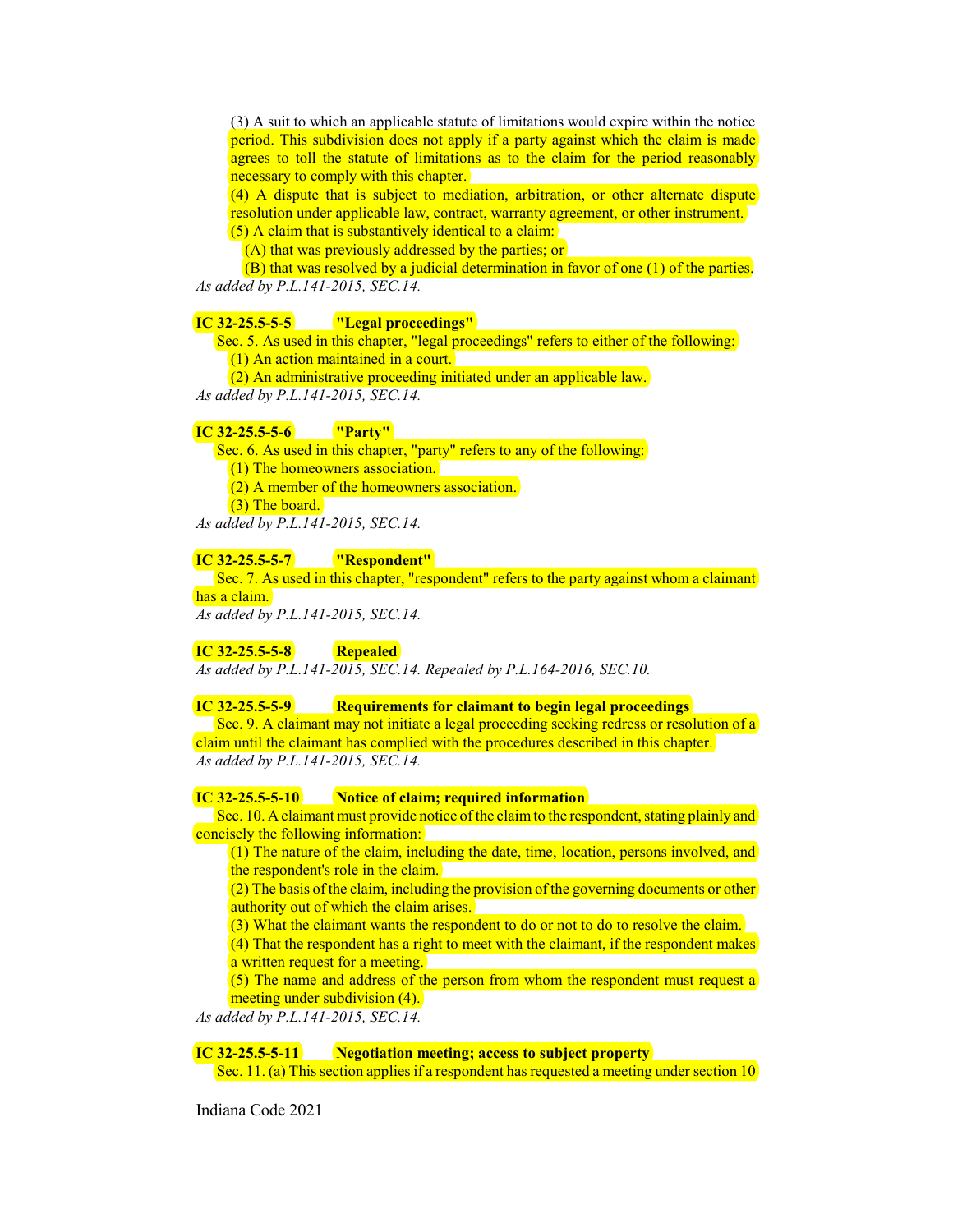of this chapter not later than ten (10) business days after the date of the notice of the claim given under section 10 of this chapter.

(b) The claimant and the respondent shall meet in person to resolve the claim by good faith negotiation, at the time and place agreed to by the claimant and the respondent.

(c) During the meeting, the parties must have full access to the property that is the subject of the claim to inspect the property, if appropriate or necessary. If the respondent agrees to take corrective action, the claimant must provide the respondent and the respondent's agents with full access to the property to take and complete corrective action. *As added by P.L.141-2015, SEC.14.*

# **IC 32-25.5-5-12 Impasse; submission of claim to mediation or binding arbitration; costs of mediator or arbitrator**

Sec. 12. (a) The parties are considered to be at an impasse if:

(1) the respondent does not request a meeting under section 10 of this chapter;

(2) either party fails to attend a meeting agreed upon under section 11 of this chapter; or

(3) the parties are unable to settle the claim at a meeting held under section 11 of this chapter.

(b) Either party may, not later than ten (10) days after an impasse is reached, request in writing to the other party that the other party submit the claim to mediation or binding arbitration.

 $(c)$  The party making the request under subsection (b) is responsible for the costs of the mediator or arbitrator.

*As added by P.L.141-2015, SEC.14.*

## **IC 32-25.5-5-13 Impasse; beginning legal proceedings**

Sec. 13. If an impasse is reached and:

(1) neither party requests mediation or arbitration; or

(2) mediation or arbitration does not result in a settlement of the claim;

the claimant may begin legal proceedings.

*As added by P.L.141-2015, SEC.14.*

## **IC 32-25.5-5-14 Settlement of claim through negotiation, mediation, or arbitration; legal proceedings; recovery of costs**

Sec. 14. (a) This section applies if a claim is settled through negotiation, mediation, or arbitration.

(b) The settlement of the claim must be documented in a written agreement signed by each of the parties.

(c) If a party fails to abide by the settlement agreement signed under subsection (b), the other party may begin legal proceedings without again complying with this chapter.

(d) If a party who begins legal proceedings under subsection (c) prevails in those legal proceedings, the party is entitled to recover from the other party:

(1) court costs;

(2) attorney's fees; and

(3) all other reasonable costs incurred in enforcing the settlement agreement. *As added by P.L.141-2015, SEC.14.*

# **IC 32-25.5-5-15 Effect of release or discharge**

Sec. 15. A release or discharge of a respondent from liability to the claimant with respect to the claim does not release or discharge the respondent with respect to any other person who is not a party to the claim.

*As added by P.L.141-2015, SEC.14.*